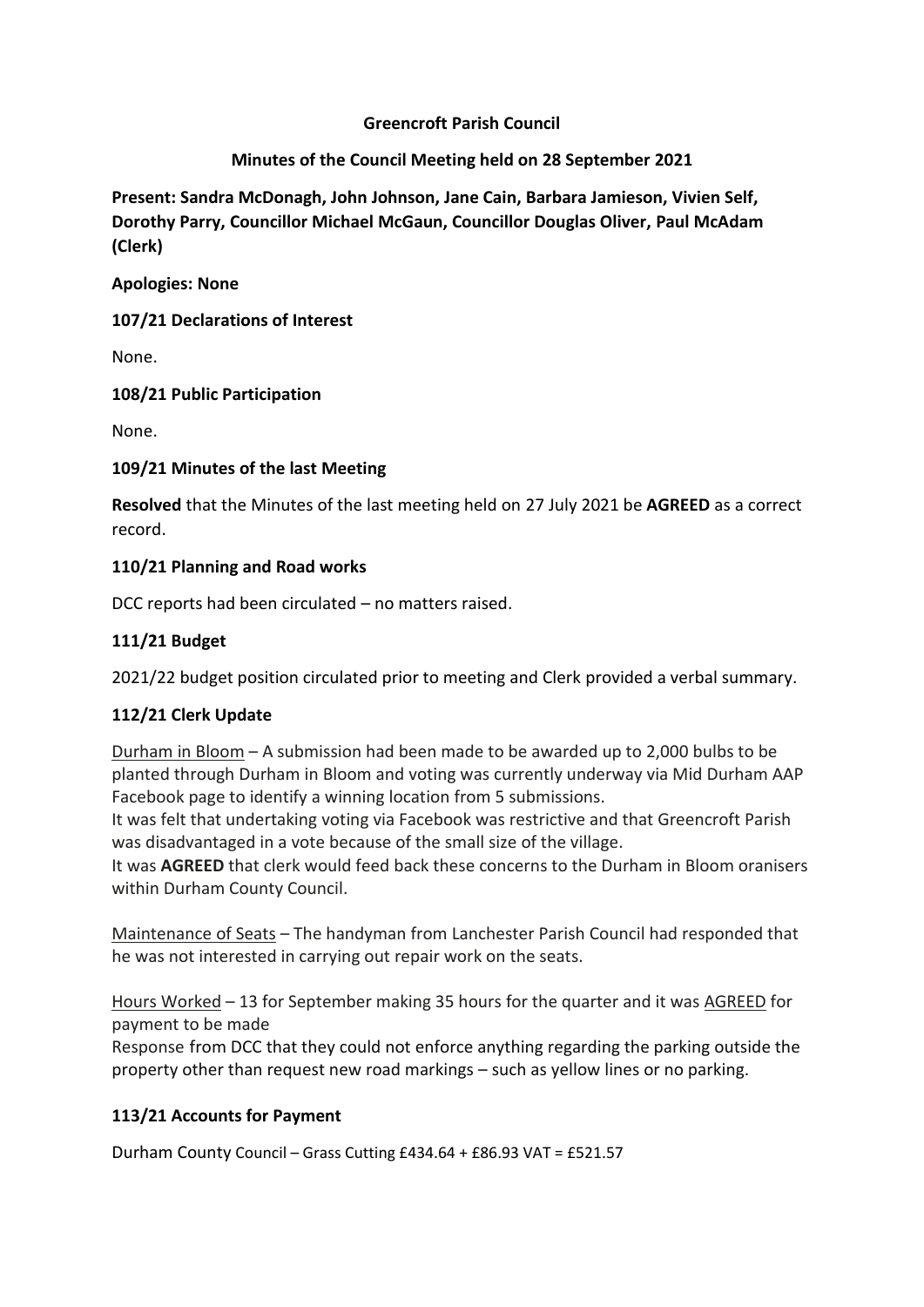#### It was **AGREED** for payment to be made

# **114/21 Online Banking**

Clerk informed the meeting that Barclays operated 2 levels of internet banking:-

- View Only where it was only possible to view transactions, statements and balance
- Duel Authorisation where payments can be made by 2 of the signatories  $-1$  who would set up the payments and a second who would authorise it.
- All signatories would be able to view the account and transactions
- To set up online bank each signatory needs to separately ring and request to be set up with access.

There was a discussion in which John Johnson asked if other Parish Councils used online banking and Councillor McGaun confirmed that he was aware of some who did and confirmed that the security aspects appeared in line with other Parish Councils.

It was **AGREED** that Greencroft Parish Council would look to set up Duel Authorisation to be in a position to make online payments in a similar way to other parish councils.

# **115/21 Traffic Issues**

Discussion around the continued problems with parking/traffic in the village with up to 21 cars being parked on the road at the Pip Stop causing difficulties for drivers and also making the pathway inaccessible to wheelchair users or adults with prams/pushchairs.

Metrics discussed and Councillor McGaun stressed the importance of reporting concerns to Durham County Council so that the Council is aware of the number of concerns.

It was **AGREED** that the clerk would submit a concern on behalf of Greencroft Parish and that Parish Councillors should submit individual concerns and encourage other members of the public to also do so.

# **116/21 Change to Bus Service**

There had been a concern that the village would be left without a bus service to neighbouring areas but there was now a 730 service from Lanchester – Maiden Law – Burnhope – Stanley which stopped once per hour.

# **117/21 MP Surgery Posters**

The office of Richard Holden MP had sent some posters with details of surgeries and asked for these to be displayed. It was **AGREED** to display one of these on the noticeboard.

# **118/21 Seat and Fence Inspections**

Jane Cain had carried out the monthly check. Maintenance work was still required but there had been no further deterioration noted.

Peter Cain has offered to help with the maintenance work but may need some equipment to assist. It was **AGREED** that the hire of equipment would be funded by the Council if needed.